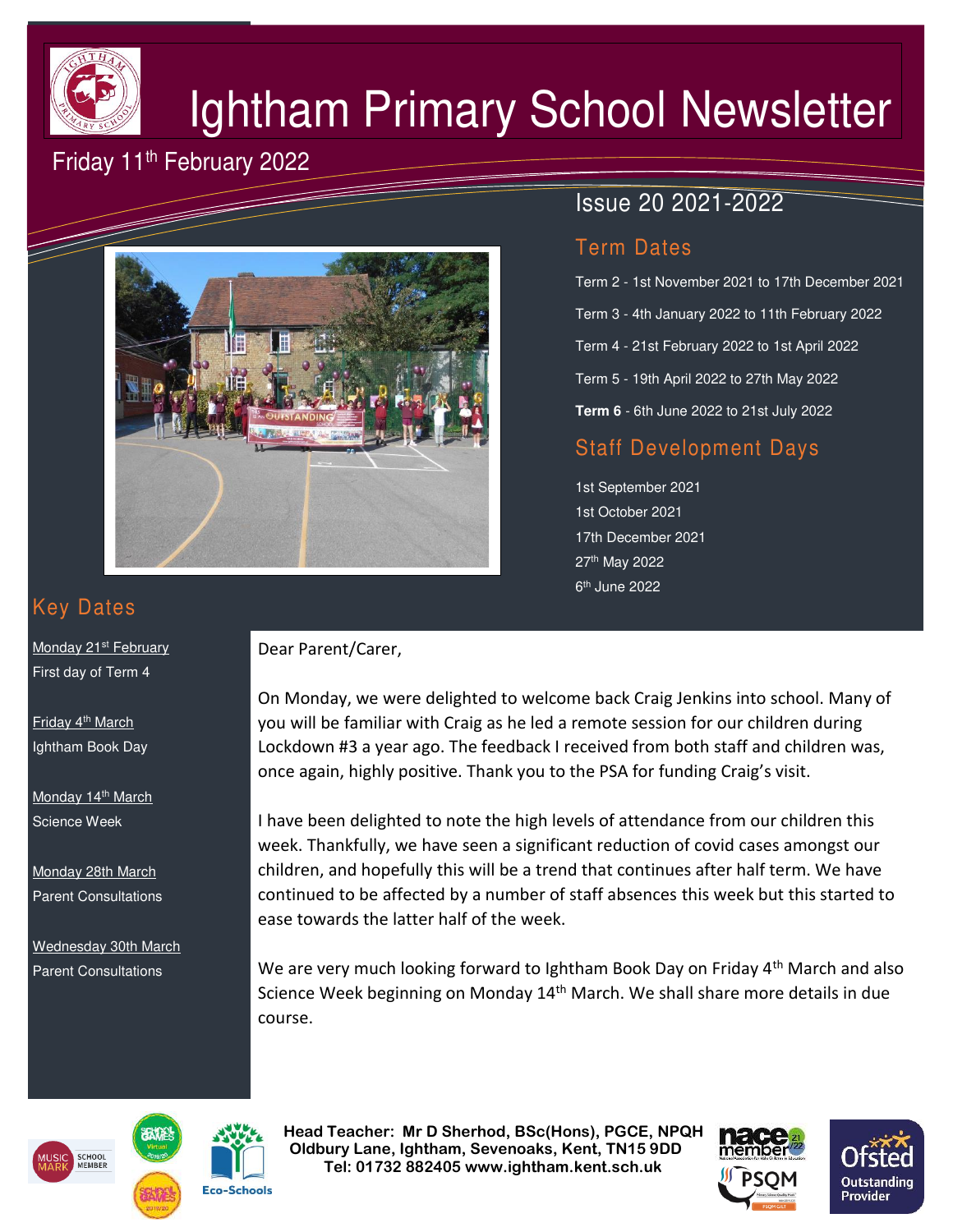#### **Attendance**

Attendance for this week is as follows:

Acorn – 96.4%

Pine – 93.3%

Chestnut  $-96.1%$ 

Willow – 97.4%

 $E$ lm  $-93.5%$ 

Beech – 92.0%

Oak – 98.3%

#### Lateness

The number of "lates" recorded this week were as follows:

Acorn  $-2$ 

 $Pine - 0$ 

 $Chestnut - 0$ 

Willow – 1

 $E$ lm  $-1$ 

Beech - 0

Oak - 0





**Eco-Schools** 

#### Ightham Primary School Newsletter

On Tuesday we took part in Safer Internet Day. This is a national initiative and this year the theme was 'All Fun and Games'. Technology plays an ever more prevalent role in the lives of us all and days such as this are crucial in order to teach our children how to use technology safely and effectively.

#### **Year R and Year 6 – Vision and National Child Measurement Programme (NCMP)**

We have been advised the School Health Service will be coming into school on Thursday 31st March 2022. During this visit, they will be doing vision and NCMP checks for children in Reception (Acorn) class. They will also be doing NCMP checks only for children in Year 6 (Oak) class.

Should any parent still require to opt out you must contact Kent Community Health NHS Foundation Trust direct on [kentchft.schoolhealthscreening@nhs.net](mailto:kentchft.schoolhealthscreening@nhs.net) or 0800 011 3474. Please also inform the School Office at [admin@ightham.kent.sch.uk](mailto:admin@ightham.kent.sch.uk) if you decide to opt out.

### **Would you like to work in a school?**

If you are interested in working at Ightham in a support role eg Teaching Assistant, Midday Meals Supervior, After School Club Worker please contact the School Office at [admin@ightham.kent.sch.uk](mailto:admin@ightham.kent.sch.uk) We have a strong history of employing people in the local community to roles within school and will keep your name on file for any future vacancies.

Mr D Sherhod

Head Teacher